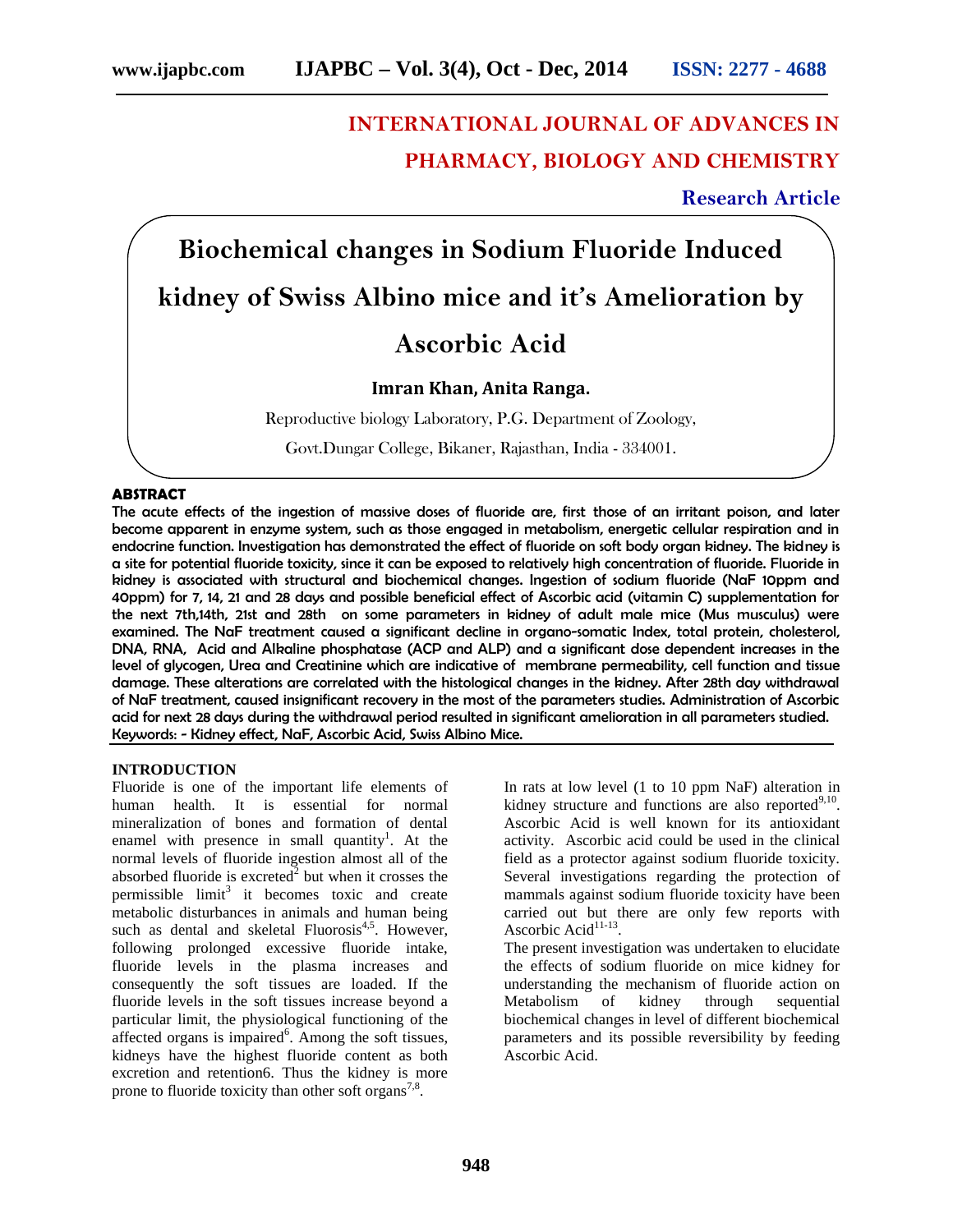## **MATERIAL AND METHODS**

#### **Procurement**

Healthy, Swiss strain adult male mice (Mus musculus) Weighing between 30 to 40 gm were obtained from CCS University, Hissar (Haryana) under the Animal Maintenance and Registration No-- /1066/ac/07/CPCSEA from the Ministry and Social Justice and Empowerment Govt. of India and Committee for the purpose of Control and Supervision of Experiments on animals, Chennai, India.

#### **Maintenance of Animals**

The animals were kept in polypropylene cages; saw dust was put on the bottom of cages. The cages were cleaned daily. Water bottles and nipples were autoclaved periodically. Mice were fed with standard pellet feed. Water was given ad-libitum.

#### **Source of Drug**

Sodium fluoride and Ascorbic Acid were obtained from Sigma Chemicals Co, USA. 10 and 40ppm of sodium fluoride and 40ppm of Ascorbic Acid were prepared in double distilled water.

#### **DESIGN OF EXPERIMENT:**

The animals were divided into following groups:- Group I: (Normal)

This group comprised the control group. These will be provided with standard pellet feed and they received distilled water ad-libitum.

Group II (Sodium Fluoride treated animals):-

The animals of this group received sodium fluoride at the dose rate of different levels in distilled water (adlibitum until autopsy). This group was further divided into two sub groups on the basis of sodium fluoride doses (1) Sub Group I - 10ppm and Sub Group II - 40ppm. The animal of these two sub groups were given sodium fluoride and were sacrificed after 7, 14, 21 and 28 days of treatment.

Group III (After Withdrawal of Sodium fluoride treatment and recovery with Ascorbic Acid):-

The animals will be divided into two sub groups (1) Sub Group I -10ppm (2) Sub Group II- 40ppm. In these sub groups animals were treated with sodium fluoride for 28 days as in group II. After cessation of treatment animals were treated with Ascorbic Acid for next 28 days and sacrificed by cervical dislocation on 7th, 14th, 21st and 28th days.

## **Preparation of NaF solutions**

Analytical grade sodium fluoride was used the required aqueous NaF solution. A 1000ppm of F stock solution was prepared by dissolving 2.21g of NaF in 1L of Water. Feeding dilutions 10ppm and 40ppm were prepared by adding 99.0ml of water to 1.0ml of stock solution and 96.0ml of water to 4.0ml of stock solution as per requirement respectively.

## **ORGANO-SOMATIC INDEX**

Weight of the animal and kidney was recorded and weight of the organ per mg/l00gm of body weight was calculated.

## **BIOCHEMICAL PARAMETERS ESTIMATION**:-

Different biochemical parameters were Assayed by Total protein<sup>14</sup> Glycogen<sup>15</sup> Cholesterol<sup>16</sup> Acid phosphatase & Alkaline phosphatase<sup>17</sup> DNA &  $\text{RNA}^{18}$  Urea<sup>19</sup> Creatinine<sup>20</sup>. Four to five replicates were done for each parameter.

## **STATISTICAL STUDIES**: -

Results were expressed as the mean values  $\pm$  the standard error and statistical differences between groups were assessed by Student's t- test. Values of P<0.05, p<0.02, P<0.01 & P<0.001 were considered significantly different.

## **RESULTS**

#### **ORGANO SOMATIC INDEX**

The value of organo-somatic index in control group was 5.67+0.068 (Table-1, Group I). In the 10ppm NaF treatment the value of organo-somatic index decreased significantly on day 21 (5.32+0.156) and day 28  $(5.04 \pm 0.185)$  (Table 1, Sub Group I of Group II). In 10ppm recovery group the value increased significantly on day 28 recovery with Ascorbic Acid (Sub Group I of Group III).

In 40ppm NaF treatment (Sub group II of Group II) the value of organo-somatic index decreased on day 7 (5.46+0.104) and the value was non-significant as compared to control group. This decrease was significant from day 14 to 28. In recovery group the value increased significantly for day 21 (5.34+0.196)  $(p<0.02)$  and day 28 (5.52+0.212) ( $p<0.01$ ) (Table 1, Sub group II of Group III).

## **TOTAL PROTEIN**

The value of total protein in Swiss albino mice of control group was  $22.18 \pm 0.35$  mg/100mg tissue weight (Table 2, Group I)). After the 10ppm sodium fluoride treatment (Table 2, Sub Group I of Group II) the value of protein decreased on day 21 (21.08+0.47) and day 28 (20.72+0.51) and these values were significantly lower  $(p<0.05)$  and  $(p<0.02)$  as compared to control value (Table 2). In the 10ppm recovery group (Ascorbic Acid) (Sub Group I of Group III) the value increased significantly for day  $28 (22.07+0.45)$  (p<0.02). In the 40ppm NaF treatment (Sub Group II of Group

II) the value of total protein decreased significantly from day 14  $(21.12+0.39)$   $(p<0.05)$  to day 28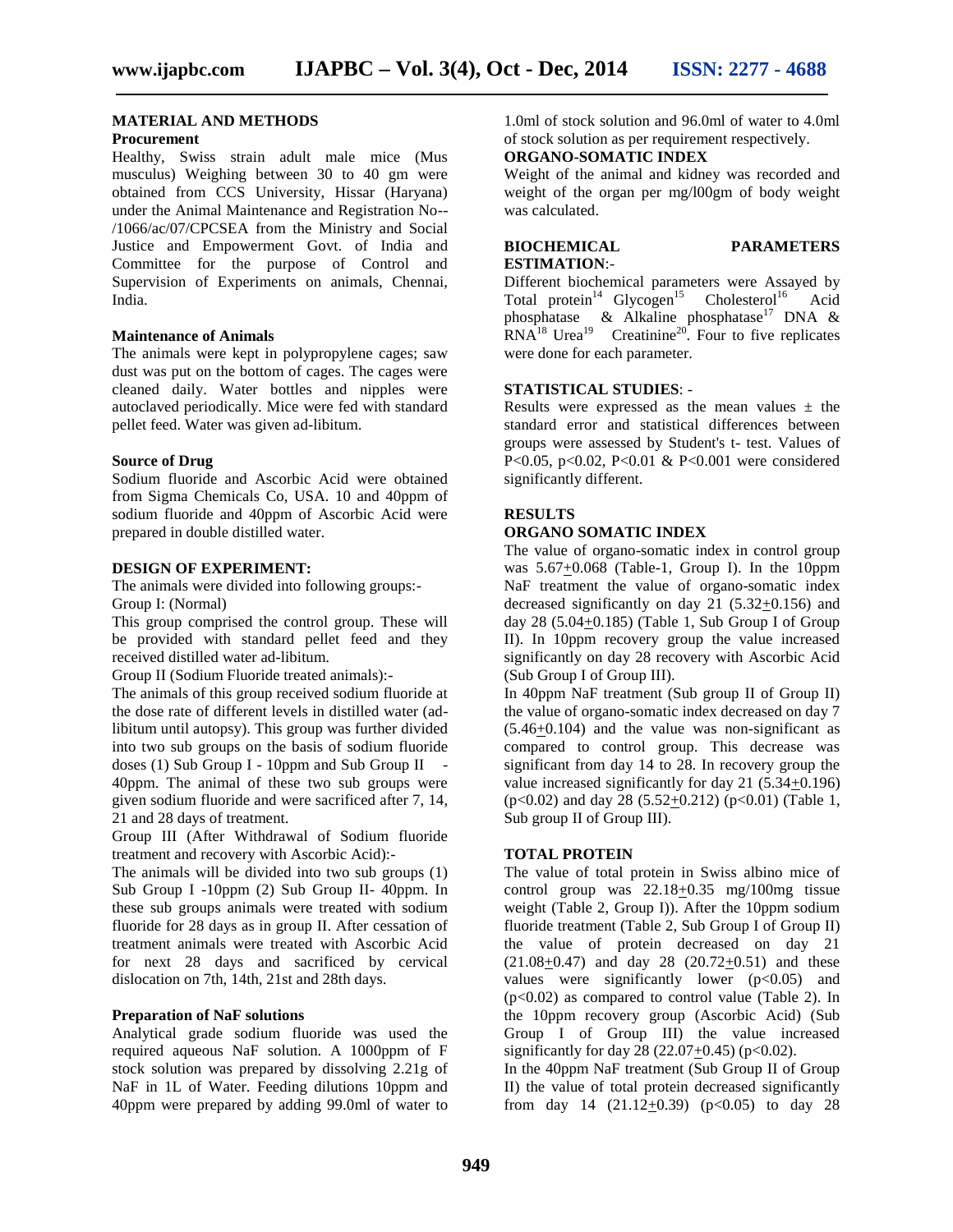$(19.55+0.43)$   $(p<0.001)$  as compared to control group. In recovery with ascorbic acid (Table 2, Sub group II of Group III), the value increased significantly on day  $14$   $(20.79+0.47)$ , day  $21$ (21.37+0.42) and on day 28 (22.02+0.58) but the values were significantly lower ( $p<0.05$ ), ( $p<0.01$ ) and (p<0.001) than that of 28 days NaF treated value.

#### **GLYCOGEN**

The value of Glycogen in kidney of Swiss albino mice of control group was  $1.46 \pm 0.065$  mg/gm tissue weight (Table 3, Group I). In 10ppm sodium fluoride treatment (Table 3, Sub Group I of Group II), the value of glycogen increased significantly on day 21  $(1.65+0.072)$   $(p<0.05)$  and day 28  $(1.71+0.076)$  $(p<0.02)$ . In the Ascorbic acid recovery group the value decreased significantly on day 21 (1.53+0.058) and day 28  $(1.48+0.48)$  at  $(p<0.05)$  (Table 3, Sub Group I of Group III).

In the 40ppm NaF treatment the value of glycogen increased significantly from day 14 to day 28 as compared to control group (Sub Group II of Group II). In Recovery group the value decreased significantly from day  $14$   $(1.76+0.065)$  to day 28 (1.49+0.075) as compared to 28 days NaF treated group.

## **CHOLESTEROL**

The value of cholesterol in kidney of Swiss albino mice of control group was 3.28+0.059 mg/gm tissue weight (Table 4, Group I). In the 10ppm NaF treatment (sub group II of Group II), the value of cholesterol decreased on day 21 (3.12+0.053) and day 28 (3.08+0.061). The values were significantly lower ( $p<0.05$ ) and ( $p<0.02$ ) than that of control value (Sub Group I of Group II). In recovery with Ascorbic acid the value increased significantly on day 28 (3.26+0.063) ( $p<0.02$ ) with respect to day 28 NaF treated value (Sub Group I of Group III).

In the 40ppm NaF treatment (Table 4, Sub group II of Group II), the value of cholesterol decreased significantly and continued from day 14 to day 28  $(2.78 + 0.086)$  (p<0.001) as compared to control group. In recovery with ascorbic acid (Sub Group II of Group III) the value increased on day 14 (3.05+0.046) and 21 (3.14+0.052) and day 28  $(3.25\pm0.057)$  were significantly lower (p<0.02),  $(p<0.01)$  and  $(p<0.001)$  with respect to day 28 NaF treated value.

#### **ACID PHOSPHATASE**

The value of acid phosphatase in kidney of Swiss albino mice of control group was  $1.52 \pm 0.036$  mg pi/gm/hour fresh tissue weight (Table 5, Group I). After 10ppm NaF treatment (Sub Group I of Group II) the value of acid phosphatase decreased upto day 28 (1.34+0.056). However, on day 21 and day 28 difference with control group was significant  $(p<0.05)$  and  $(p<0.02)$  respectively. In recovery Group the value increased significantly on day 28  $(1.50+0.057)$  was significant (p<0.02) as compared to 28 days NaF (Sub Group I of Group III).

In the 40ppm NaF treatment (Sub group II of Group II), the value of acid phosphatase decreased for day 14 (1.35 $\pm$ 0.052) day 21 (1.24 $\pm$ 0.065) and day 28 (1.16+0.071). The values were significantly lower  $(p<0.02)$ ,  $(p<0.01)$  and  $(p<0.001)$  than that of control value. In recovery group the value increased significantly on day 21  $(1.41+0.061)$  (p<0.01) and day 28 (1.48+0.065) ( $p<0.01$ ) with respect to 28 days test value (Table 5, Sub Group II of Group III).

## **ALKALINE PHOSPHATASE**

The value of alkaline phosphatase in kidney of Swiss albino mice of control group was 3.75+0.038 mg pi/gm/hour fresh tissue weight (Table 6, Group I). After 10ppm NaF treatment the value of alkaline phosphatase decreased significantly on day 14  $(3.62+0.052)$  (p<0.05), day 21 (3.55+0.056) (p<0.01) and day 28  $(3.42+0.061)$   $(p<0.001)$  (Table 6, sub group I of Group II). In Ascorbic acid Recovery group the value increased on day  $21$   $(3.62+0.057)$ and day  $28(3.70+0.062)$  and values were significant  $(p<0.02)$  and  $(p<0.01)$  (Sub Group I of Group III). In the 40ppm NaF treatment the value of alkaline phosphatase decreased significantly from day 7 (3.63+0.048) to day 28 (3.06+0.112) (Sub Group II of Group II). In Recovery group (Ascorbic Acid) the value increased significantly from day 7 to 28  $(3.31+0.051)$  to  $3.69+0.098$ ) with respect to 28 days NaF test value (Table 6, Sub Group II of Group III).

#### **DNA**

The value of DNA in kidney of Swiss albino mice of control group was  $474.26 + 5.96 \mu$  moles/100mg fresh tissue weight (Table 7, Group I) After 10ppm NaF treatment (Sub group I of Group II) the value of DNA decreased on day 21  $(456.21 + 7.28)$  and on day 28 (442.17 $\pm$ 7.54) significantly (p<0.05) and (p<0.01) with respect to control value. In recovery Group DNA value increased on day 21 (464.39+8.46) and 28 (472.47+8.59) significantly ( $p < 0.05$ ) and ( $p < 0.02$ ) (Table 7, Sub Group I of Group III).

In the 40ppm NaF treatment (Sub Group II of Group II) the value of DNA decreased from day 7 (464.27+7.25) to day 28 (417.52+11.15). All the values except on day 7 were significantly lower  $(p<0.02)$ ,  $(p<0.01)$  and  $(p<0.001)$  than that of control value. In Group III (Sub Group II) the value increased from day 14 to day  $28 \left(447.26 + 8.72 \right)$  to 472.32+10.63) significantly lower ( $p<0.05$ ), ( $p<0.01$ )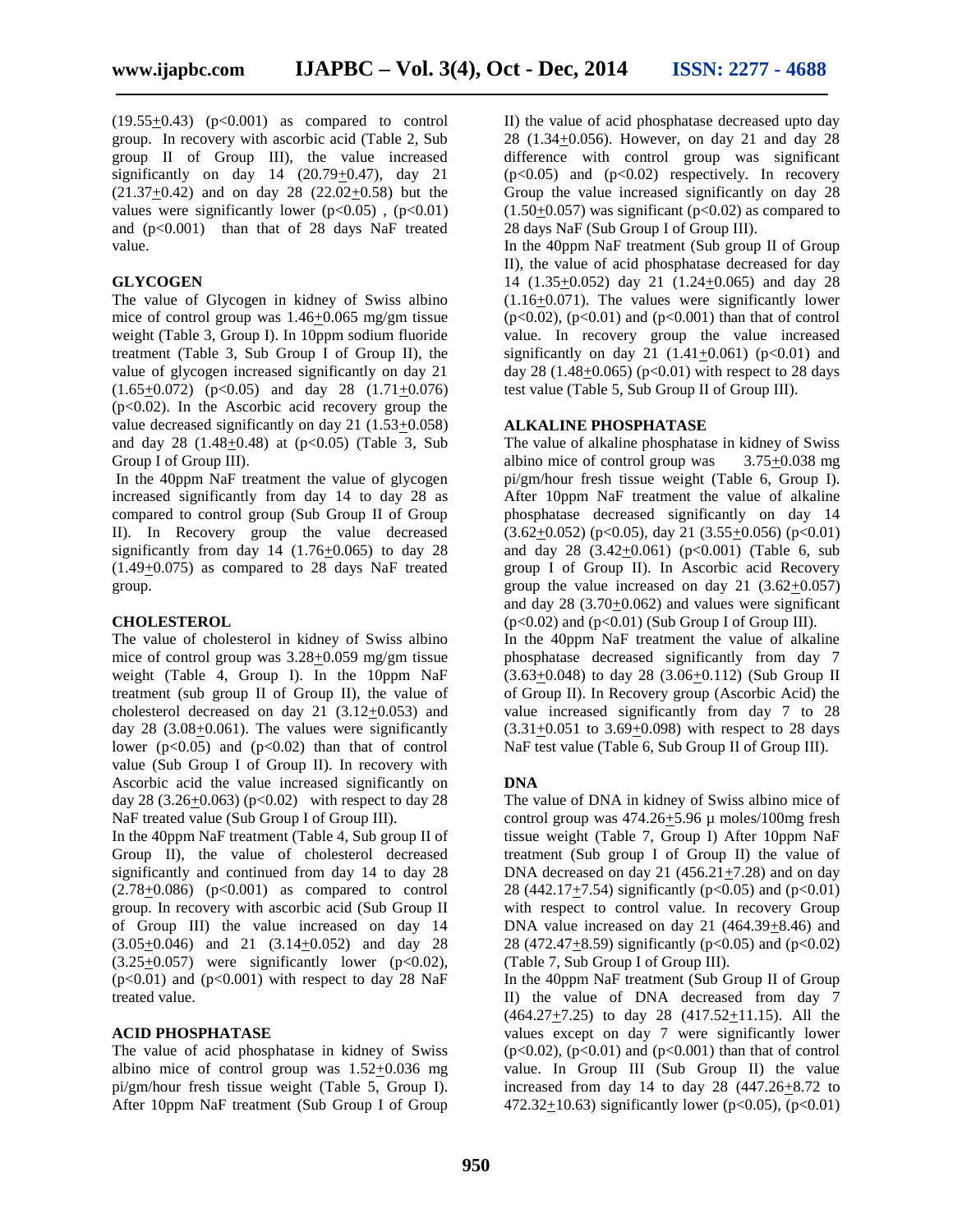and  $(p<0.01)$  with respect to 28 days NaF treated value

## **RNA**

The value of RNA in kidney of Swiss albino mice of control group was 395.45+5.42µ moles/100mg fresh tissue weight (Table 8, Group I). After 10ppm NaF treatment the value of RNA decreased significantly on day 21  $(376.21+7.86)$   $(p<0.05)$  and day 28  $(364.08 + 8.04)$  (p<0.01) (Sub Group I of Group II). In Recovery Group on day 21 (384.43+6.07) and on day 28 day (391.49+6.76) values were significant at  $(p<0.05)$  and  $(p<0.02)$  with respect to 28 days NaF Treatment (Sub Group I of Group III).

In the 40ppm NaF treatment the value of RNA decreased from day 7  $(382.35 \pm 6.58)$  to day 28  $(328.07+12.85)$ . All the values except on day 7 were significant (p<0.02), (p<0.01) and (p<0.001) than that of control value. In Recovery group the value increased from day 14 to day 28 (365.36+7.63 to 386.48+8.34) significantly lower ( $p < 0.02$ ), ( $p < 0.01$ ) and  $(p<0.01)$  with respect to day 28 NaF treated value (Table 8, Sub Group II of Group III).

## **CREATININE**

The value of creatinine in Swiss albino mice of control group was 0.45+0.029 mg/dl in blood serum (Table 9, Group I). After 10ppm NaF treatment (sub group II of Group II) group, the value of creatinine increased for day 21  $(0.61 \pm 0.073)$  and day 28  $(0.69+0.078)$  significantly (p<0.05) and (p<0.02) as compared to control value (Sub Group I of Group II). In recovery group the value decreased significantly for day  $28$  (0.48+0.074) (p<0.05).

In the 40ppm NaF treatment (sub group III of Group II), the value of creatinine increased significantly on day 7  $(0.56+0.048)$  (p<0.05) to day 28  $(0.96+0.109)$  $(p<0.001)$  as compared to control group (Sub Group) II of Group II). In Recovery Group the value decreased significantly on day 14 (0.74+0.065) and on day 21 (0.67+0.073) and on day 28 (0.52+0.081) and the values were significant ( $p<0.05$ ), ( $p<0.02$ ) and  $(p<0.01)$  respectively as compared to 28 days NaF treated. (Table 9, Sub Group II of Group III).

## **UREA**

The value of Urea in kidney of Swiss albino mice of control group was 38.12+1.03 mg/dl in blood serum (Table 10, Group I). After 10ppm NaF treatment group, the value of urea increased on day 21 (42.06+1.65) and day 28 (44.22+1.96) significantly  $(p<0.05)$  and  $(p<0.02)$  as compared to control value (Table 10, sub group II of Group II). In Recovery with ascorbic acid the value decreased significantly on day 28 (38.56+1.78) ( $p<0.05$ ) with respect to 28 days NaF treated Value (Sub Group I of Group III).

In the 40ppm NaF treatment (Sub group III of Group II), the value of urea increased significantly and continued from day 14  $(44.56 + 2.21)$  (p<0.02) to day 28 (53.21+3.058) ( $p < 0.001$ ) as compared to control value. In Recovery Group the value decreased on day 14 (46.53+1.89) and day 21 (43.28+2.68) and on day 28 (39.84+2.94) and the values were significant  $(p<0.05, p<0.02$  and  $p<0.01$ ) respectively (Table 10, Sub Group II of Group III).

## **DISCUSSION**

The main aim of the study was to investigate the effects of the NaF on different biochemical parameters on kidney and the possible ameliorative role of Ascorbic acid. Kidney cells are the most sensitive to fluoride with its concentration $2^1$ . Effects of NaF on kidney at different biochemical levels were as follows

## **ORGANO-SOMATIC INDEX**

In our Experiment the value of organo-somatic index decreased $^{22,23}$  degeneration in kidney Protein contents and overall weight loss may be the reason of this  $\text{decline}^{24,25}$  A significant Decrease was noted and Ascorbic acid showed recovery in kidney weigh after treatment for next 28 days<sup>26</sup>.

## **TOTAL PROTEIN**

A significant decline was noted in the value of kidney Protein in our findings $27-29$ . This decline may be due to fluoride induced inhibition of protein synthesis by impairing the initiation of peptidal chain reaction<sup>30,31</sup> or the blocking of the amino acid metabolism $^{32,33}$ . Ascorbic acid has a significant role against fluoride toxicity due to its active antioxidant property $^{34}$ .

## **GLYCOGEN**

In the present investigation a significant increase in glycogen after NaF Treatment was noted $35$  which might be due to alteration of some key enzymes (Isocitrate dehydrogenase, and phosphorylase ) which are responsible for glycolysis metabolism and accumulation of glycogen in kidney<sup>27,36</sup>. Ascorbic acid inhibits phosphodiesterase (a known inhibitor of cAMP) and resulting augmentation of cAMP levels, which is involved in activation of several kinasis $3^7$ .

#### **CHOLESTEROL**

In the present investigation the decline in cholesterol was observed<sup>38,39</sup> Fluoride inhibits the enzyme acetyl CoA synthesis which is necessary for the oxidation of fatty Acids which in turn reduce cholesterol synthesis $40,41$ . In agreement with this view, fluoride was found to have a inhibitory effect on cholesterol synthesis in fluoride treated rabbits<sup>34</sup>.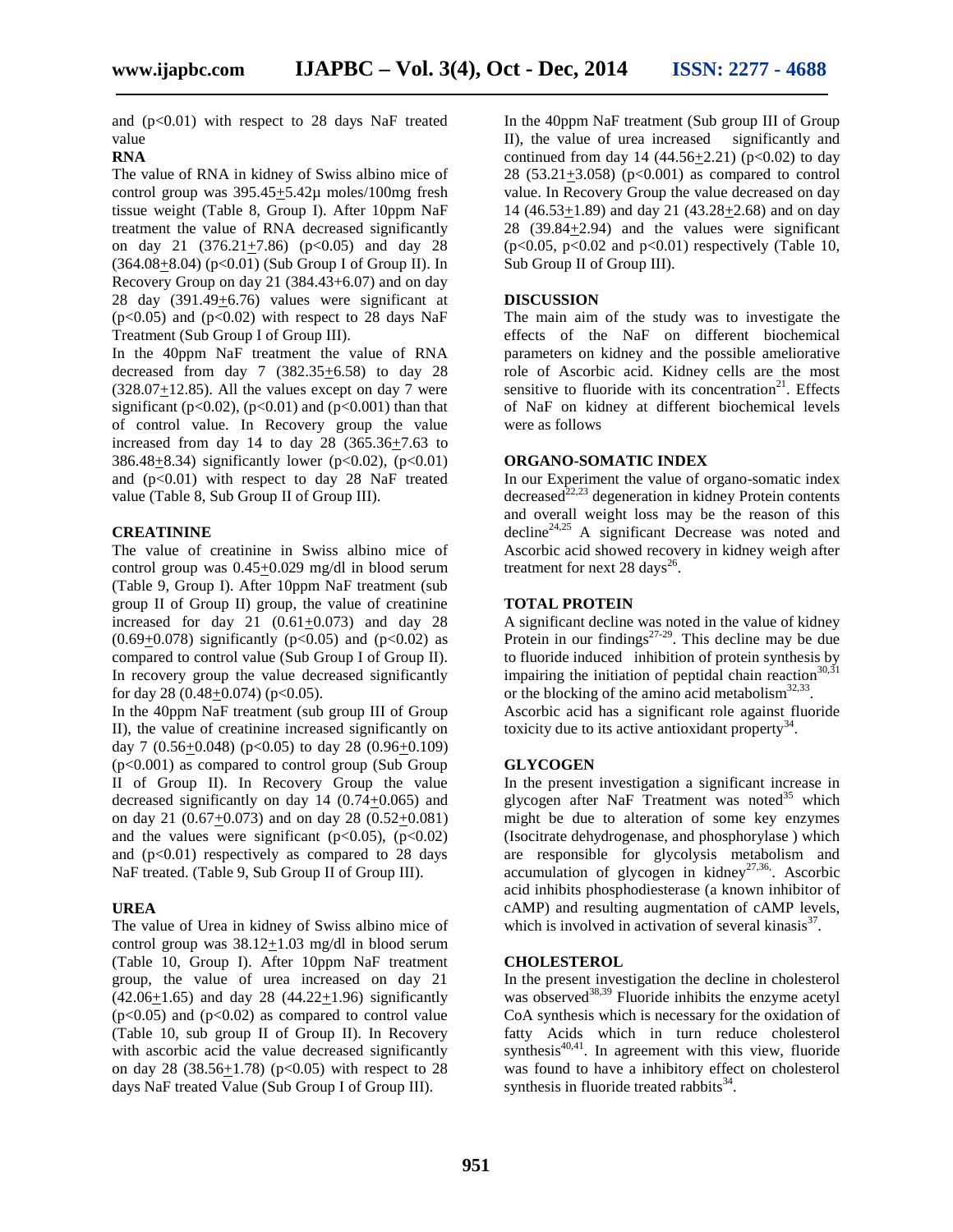There is a positive association of serum total cholesterol level with ascorbic acid<sup>42</sup> Similarly in the present investigation, administration of ascorbic acid manifested recovery in the level of cholesterol.

#### **ACID & ALKALINE PHOSPHATASE**

In the present investigation activities of kidney ACP and ALP decreased significantly after NaF treatment, changes in the lysosomal enzyme activities and membrane permeability might be the reason of this inhibition<sup>43-45</sup> and Ascorbic acid is a potential agent to restore fluoride induced alteration in the activities of ACP and AKP toward normal level<sup>26,46,47</sup>

#### **DNA & RNA**

The value of DNA & RNA decreased after NaF treatment<sup>26,48,49</sup> this decrease might be due to the inhibitory action of fluoride on DNA synthesis or to alteration in the synthesis of  $RNA<sup>50</sup>$ . Fluoride produced free radicals directly or indirectly alters the activities of DNA and RNA, which affected the transcription and translation processes, ultimately would affect the protein synthesis $51-53$ . .

The nucleic acid level showed significant recovery after administration of antidote vitamin C (Ascorbic acid) on the NaF produced alteration in DNA and  $RNA$  values<sup>54</sup>. Ascorbic acid acts as a scavenger of free radical<sup>1</sup>.

## **CREATININE AND UREA**

During the present investigation, increase in the urea and creatinine level suggests impairment in

glomerular function by NaF. The elevated serum levels of UN and Creatinine indicated reduced ability of the kidney to eliminate the toxic metabolic substances<sup>55,56</sup>. F is excreted mainly from the kidney, and harmful effects of F retention are directly related to renal function<sup>57</sup>. Fluoride disturbed the kidney filtration and renal function by significantly increased the level of fluoride, creatinine and uria in plasma $58$ -.

## **ASCORBIC ACID**

Ascorbic acid has a significant role in overcoming fluoride toxicity, and has an important role on recovery from NaF induced alterations in mice due to its antioxidant and detoxification properties, is a promising and potent agent in suppressing fluoride toxicity<sup>33</sup> Ascorbic acid is also a sourse of electron for free radicals to effect their activities $61$ .

#### **CONCLUSION**

From this experimental study it is concluded that fluoride toxicity produce definite alteration in many Biochemical parameters in kidney, which were dose and duration dependent. Withdrawal of NaF treatment and administration of Ascorbic Acid revealed significant recovery in all the parameter suggested that effects induced by NaF treatment were transient and reversible and hence no permanent damage occurred.

**Change in the value of different Parameters in Kidney of swiss albino mice after naf (10 & 40ppm) treatment followed by recovery with 40ppm ascorbic acid.**

| THE LET THE COMMON HOUSE (SIMPLY) SHE SOME HAMPION |               |                                                   |                |                  |                    |                   |  |  |
|----------------------------------------------------|---------------|---------------------------------------------------|----------------|------------------|--------------------|-------------------|--|--|
| Control<br>value                                   | Dose          | <b>Experimental group-Post treatment interval</b> |                |                  |                    |                   |  |  |
|                                                    |               |                                                   | Day 7          | Day 14           | <b>Day 21</b>      | <b>Day 28</b>     |  |  |
|                                                    | 10ppm NaF     | Test                                              | $5.60 + 0.074$ | $5.48 + 0.108$   | $5.32 + 0.156*$    | $5.04 + 0.185***$ |  |  |
|                                                    | $40$ ppm A.A. | Recovery with A.A.                                | $5.25 + 0.116$ | $5.48 + 0.154$   | $5.41 + 0.142$     | $5.59 + 0.173*$   |  |  |
| $5.67 + 0.068$                                     | 40ppm NaF     | Test                                              | $5.46 + 0.104$ | $5.22 + 0.162**$ | $4.86 + 0.208$ *** | $4.57 + 0.214***$ |  |  |
|                                                    | $40$ ppm A.A. | Recovery with<br>A.A.                             | $4.76 + 0.151$ | $4.98 + 0.163$   | $5.34 + 0.196**$   | $5.52 + 0.212***$ |  |  |

**TABLE 1 Organo-somatic index (gm/100 gm body weight)**

| Control          | Dose          | <b>Experimental group-Post treatment interval</b> |                |                 |                   |                   |  |  |
|------------------|---------------|---------------------------------------------------|----------------|-----------------|-------------------|-------------------|--|--|
| value            |               |                                                   | Day 7          | Day 14          | <b>Day 21</b>     | <b>Day 28</b>     |  |  |
|                  | 10ppm NaF     | Test                                              | $21.91 + 0.41$ | $21.57 + 0.57$  | $21.08 + 0.47*$   | $20.72 + 0.51**$  |  |  |
|                  | $40$ ppm A.A. | Recovery with A.A.                                | $20.87 + 0.39$ | $21.29 + 0.48$  | $21.73 + 0.61$    | $22.07 + 0.45**$  |  |  |
|                  | 40ppm NaF     | Test                                              | $21.87 + 0.48$ | $21.12 + 0.39*$ | $20.36 + 0.52***$ | $19.55 + 0.43***$ |  |  |
| $22.18 \pm 0.35$ | $40$ ppm A.A. | Recovery with A.A.                                | $20.05 + 0.45$ | $20.79 + 0.47*$ | $21.37 + 0.42***$ | $22.02 + 0.58***$ |  |  |

**TABLE 2 Total Protein (mg/100 mg fresh tissue weight)**

Values are expressed as Mean + SE \*=p<0.05; \*\*=p<0.02; \*\*\*=p<0.01; \*\*\*\*=p<0.001; where nothing is shown =Non Significant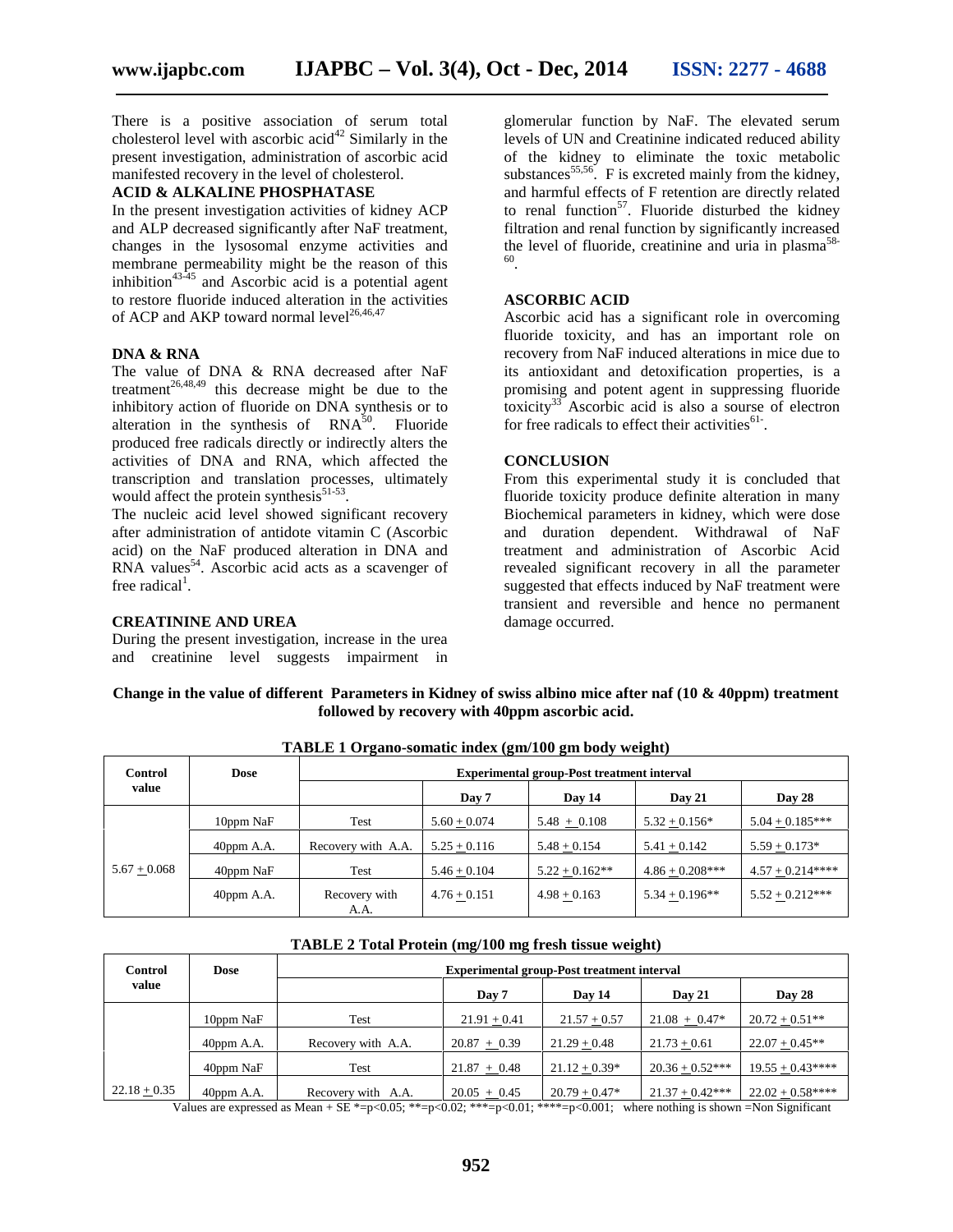| Control        | Dose          | <b>Experimental group-Post treatment interval</b> |                |                  |                   |                     |  |  |
|----------------|---------------|---------------------------------------------------|----------------|------------------|-------------------|---------------------|--|--|
| value          |               |                                                   | Day 7          | Day 14           | <b>Day 21</b>     | <b>Day 28</b>       |  |  |
|                | 10ppm NaF     | Test                                              | $1.49 + 0.048$ | $1.56 + 0.063$   | $1.65 + 0.072*$   | $1.71 + 0.076**$    |  |  |
|                | $40$ ppm A.A. | Recovery with A.A.                                | $1.64 + 0.046$ | $1.57 + 0.053$   | $1.53 + 0.058*$   | $1.48 + 0.068*$     |  |  |
|                | 40ppm NaF     | Test                                              | $1.56 + 0.075$ | $1.74 + 0.081**$ | $1.96 + 0.095***$ | $2.08 + 0.109***$   |  |  |
| $1.46 + 0.065$ | $40$ ppm A.A. | Recovery with A.A.                                | $1.98 + 0.059$ | $1.76 + 0.065**$ | $1.63 + 0.071***$ | $1.49 \pm 0.075***$ |  |  |

**TABLE 3 Glycogen (mg/gm of tissue weight)**

## **TABLE 4 Cholesterol (mg/gm of tissue weight)**

| Control        | <b>Dose</b>   | <b>Experimental group-Post treatment interval</b> |                |                  |                   |                   |  |
|----------------|---------------|---------------------------------------------------|----------------|------------------|-------------------|-------------------|--|
| value          |               | Day 7                                             |                | Day 14           | <b>Day 21</b>     | Day 28            |  |
|                | 10ppm NaF     | Test                                              | $3.25 + 0.044$ | $3.21 + 0.051$   | $3.12 + 0.053*$   | $3.08 + 0.061**$  |  |
|                | $40$ ppm A.A. | Recovery with A.A.                                | $3.13 + 0.042$ | $3.17 + 0.052$   | $3.22 + 0.059$    | $3.26 + 0.063*$   |  |
|                | 40ppm NaF     | Test                                              | $3.19 + 0.047$ | $3.08 + 0.056**$ | $2.93 + 0.075***$ | $2.78 + 0.086***$ |  |
| $3.28 + 0.059$ | $40$ ppm A.A. | Recovery with A.A.                                | $2.91 + 0.051$ | $3.05 + 0.046**$ | $3.14 + 0.052***$ | $3.25 + 0.057***$ |  |

## **TABLE 5 Acid Phosphatase (mg pi/gm/hour fresh tissue weight)**

| Control        | Dose          | <b>Experimental group-Post treatment interval</b> |                |                 |                   |                   |  |  |
|----------------|---------------|---------------------------------------------------|----------------|-----------------|-------------------|-------------------|--|--|
| value          |               |                                                   | Day 7          | Day 14          | <b>Day 21</b>     | Day 28            |  |  |
|                | 10ppm NaF     | Test                                              | $1.48 + 0.046$ | $1.45 + 0.049$  | $1.40 + 0.052*$   | $1.34 + 0.056**$  |  |  |
| $1.52 + 0.036$ | $40$ ppm A.A. | Recovery with A.A.                                | $1.38 + 0.043$ | $1.42 + 0.047$  | $1.47 + 0.053$    | $1.50 + 0.057**$  |  |  |
|                | 40ppm NaF     | Test                                              | $1.44 + 0.046$ | $1.35 + 0.052*$ | $1.24 + 0.065***$ | $1.16 + 0.071***$ |  |  |
|                | $40$ ppm A.A. | Recovery with A.A.                                | $1.21 + 0.048$ | $1.29 + 0.05$   | $1.41 + 0.061***$ | $1.48 + 0.065***$ |  |  |

## **TABLE 6 Alkaline Phosphatase (mg pi/gm/fresh tissue weight)**

| Control<br>value | Dose          | <b>Experimental group-Post treatment interval</b> |                 |                    |                   |                   |  |  |
|------------------|---------------|---------------------------------------------------|-----------------|--------------------|-------------------|-------------------|--|--|
|                  |               |                                                   | Day 7           | Day 14             | <b>Day 21</b>     | <b>Day 28</b>     |  |  |
|                  | 10ppm NaF     | Test                                              | $3.71 + 0.046$  | $3.62 + 0.052*$    | $3.55 + 0.056***$ | $3.42 + 0.061***$ |  |  |
| $3.75 + 0.038$   | $40$ ppm A.A. | Recovery with A.A.                                | $3.48 + 0.046$  | $3.56 + 0.049$     | $3.62 + 0.057**$  | $3.70 + 0.062***$ |  |  |
|                  | 40ppm NaF     | Test                                              | $3.63 + 0.048*$ | $3.49 + 0.066$ *** | $3.31 + 0.086***$ | $3.06 + 0.112***$ |  |  |
|                  | $40$ ppm A.A. | Recovery with A.A.                                | $3.31 + 0.051*$ | $3.44 + 0.073**$   | $3.56 + 0.086***$ | $3.69 + 0.098***$ |  |  |

| Control         | <b>Dose</b>   | <b>Experimental group-Post treatment interval</b> |                 |                   |                     |                       |  |  |
|-----------------|---------------|---------------------------------------------------|-----------------|-------------------|---------------------|-----------------------|--|--|
| value           |               |                                                   | Day 7           | Dav 14            | <b>Day 21</b>       | Day 28                |  |  |
|                 | 10ppm NaF     | Test                                              | $471.26 + 6.76$ | $466.48 + 6.94$   | $456.21 + 7.28*$    | $442.17 + 7.54***$    |  |  |
| $474.26 + 5.96$ | $40$ ppm A.A. | Recovery with A.A.                                | $449.72 + 7.84$ | $453.68 + 8.24$   | $464.39 + 8.46*$    | $472.47 + 8.59**$     |  |  |
|                 | 40ppm NaF     | Test                                              | $464.27 + 7.25$ | $451.42 + 7.59**$ | $438.38 + 9.58$ *** | $417.52 + 11.15***$   |  |  |
|                 | $40$ ppm A.A. | Recovery with A.A.                                | $438.58 + 8.14$ | $447.26 + 8.72*$  | $461.67 + 9.52***$  | 472.32 $\pm$ 10.63*** |  |  |

## **TABLE 7 DNA (µ moles/100mg fresh tissue weight)**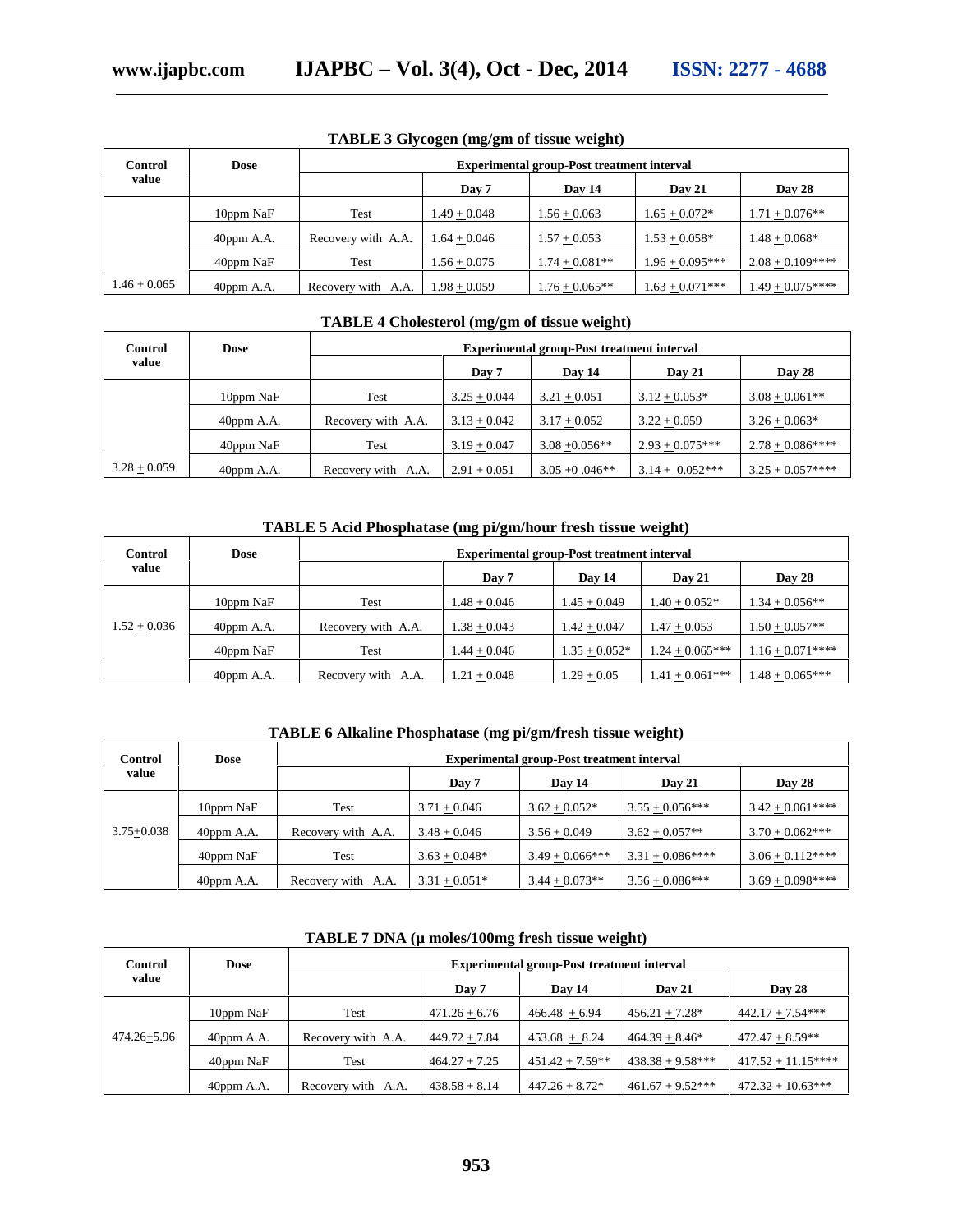| $\frac{1}{1000}$ of $\frac{1}{1000}$ $\frac{1}{1000}$ $\frac{1}{1000}$ $\frac{1}{1000}$ $\frac{1}{1000}$ $\frac{1}{1000}$ |               |                       |                                                   |                   |                     |                     |  |  |
|---------------------------------------------------------------------------------------------------------------------------|---------------|-----------------------|---------------------------------------------------|-------------------|---------------------|---------------------|--|--|
| <b>Control value</b>                                                                                                      | Dose          |                       | <b>Experimental group-Post treatment interval</b> |                   |                     |                     |  |  |
|                                                                                                                           |               |                       | Day 7                                             | Day 14            | Day 21              | <b>Day 28</b>       |  |  |
|                                                                                                                           | 10ppm NaF     | Test                  | $390.58 + 6.43$                                   | $385.72 + 7.02$   | $376.21 + 7.86*$    | $364.08 + 8.04***$  |  |  |
| $395.45 + 5.42$                                                                                                           | $40$ ppm A.A. | Recovery<br>with A.A. | $370.71 + 5.07$                                   | $378.60 + 5.73$   | $384.43 + 6.07*$    | $391.49 + 6.76**$   |  |  |
|                                                                                                                           | 40ppm NaF     | Test                  | $382.35 + 6.58$                                   | $371.58 + 8.23**$ | $356.46 + 10.56***$ | $328.07 + 12.85***$ |  |  |
|                                                                                                                           | $40$ ppm A.A. | Recovery<br>with A.A. | $348.67 + 6.57$                                   | $365.36 + 7.63**$ | $379.73 + 8.12***$  | $386.48 + 8.34***$  |  |  |

## **TABLE 8 RNA (µ moles/100mg fresh tissue weight)**

#### **TABLE 9 Creatinine (mg/dl) in Blood Serum**

| Control        | <b>Dose</b>   | <b>Experimental group-Post treatment interval</b> |                 |                   |                   |                   |  |  |
|----------------|---------------|---------------------------------------------------|-----------------|-------------------|-------------------|-------------------|--|--|
| value          |               |                                                   | Day 7           | Day 14            | Day 21            | <b>Day 28</b>     |  |  |
|                | 10ppm NaF     | Test                                              | $0.49 + 0.041$  | $0.53 + 0.049$    | $0.61 + 0.073*$   | $0.69 + 0.078**$  |  |  |
|                | $40$ ppm A.A. | Recovery with A.A.                                | $0.65 + 0.047$  | $0.58 + 0.059$    | $0.54 + 0.067$    | $0.48 + 0.074*$   |  |  |
| $0.45 + 0.029$ | 40ppm NaF     | Test                                              | $0.56 + 0.048*$ | $0.68 + 0.071***$ | $0.81 + 0.078***$ | $0.96 + 0.084***$ |  |  |
|                | $40$ ppm A.A. | Recovery with A.A.                                | $0.85 + 0.057$  | $0.74 + 0.065*$   | $0.67 + 0.073**$  | $0.52 + 0.081***$ |  |  |
|                |               |                                                   |                 |                   |                   |                   |  |  |

#### **TABLE 10 Urea (mg/dl) in Blood Serum**

| Control        | <b>Dose</b>   | <b>Experimental group-Post treatment interval</b> |                |                  |                   |                    |  |
|----------------|---------------|---------------------------------------------------|----------------|------------------|-------------------|--------------------|--|
| value          |               |                                                   | Day 7          | Day 14           | <b>Day 21</b>     | <b>Day 28</b>      |  |
|                | 10ppm NaF     | Test                                              | $39.25 + 1.36$ | $40.52 + 1.54$   | $42.06 + 1.65*$   | $44.22 + 1.96**$   |  |
| $38.12 + 1.03$ | $40$ ppm A.A. | Recovery<br>with A.A.                             | $43.37 + 1.38$ | $42.07 + 1.51$   | $40.45 + 1.63$    | $38.56 + 1.78*$    |  |
|                | 40ppm NaF     | Test                                              | $41.25 + 1.74$ | $44.56 + 2.21**$ | $48.71 + 2.64***$ | $53.21 + 3.058***$ |  |
|                | $40$ ppm A.A. | Recovery<br>with A.A.                             | $51.39 + 1.47$ | $46.53 + 1.89*$  | $43.28 + 2.68**$  | $39.84 + 2.94***$  |  |

Values are expressed as Mean  $\pm$  SE \*=p<0.05; \*\*=p<0.02; \*\*\*=p<0.01; \*\*\*=p<0.001; where nothing is shown =Non Significant

#### **REFERENCES**

- 1. Chouhan S and Flora SJS, Arsenic and Fluoride, Two major ground water pollutants. Ind. J. of Exp. Bio., 2010; 48 : 666-678.
- 2. McClure FJ, Mitchell HH, Hamilton TS and Kinser CA, Balances of fluorine ingested from various sources in food and water by five young men, Excretion of fluorine through the skin. J. Ind. Hyg. Toxicol., 1945; 27 : 159- 170.
- 3. WHO, Guidelines for Drinking water equality, World Health Organization, Geneva. 1984; 2 : 249.
- 4. Arif M, Hussain I, Hussain J and Sharma KC, Potential fluoride contamination in drinking water of Nagaur District, Rajasthan, India.

Bulletin of Environmental contamination and Toxicology, 2012; 88(6) : 870-875.

- 5. Hussain J, Sharma KC and Hussain I, Fluoride in drinking water and its ill effects on human health. A review Journal of Tissue Research, 2004; 4(2) : 263- 273.
- 6. Hodge HC and Smith FA, Occupational fluoride exposure. Journal of Occupational Medicine, 1977; 19(1) : 12-39.
- 7. Whitford GM, Fluoride toxicology and health effects. Fluoride in Dentistry, 2nd Edn, Munksgaard, Denmark, 1996; 167-184.
- 8. Shashi A, Singh JP, and Thapar SP, Toxic effects of fluoride on rabbit kidney. Fluoride, 2002; 35 : 38-50.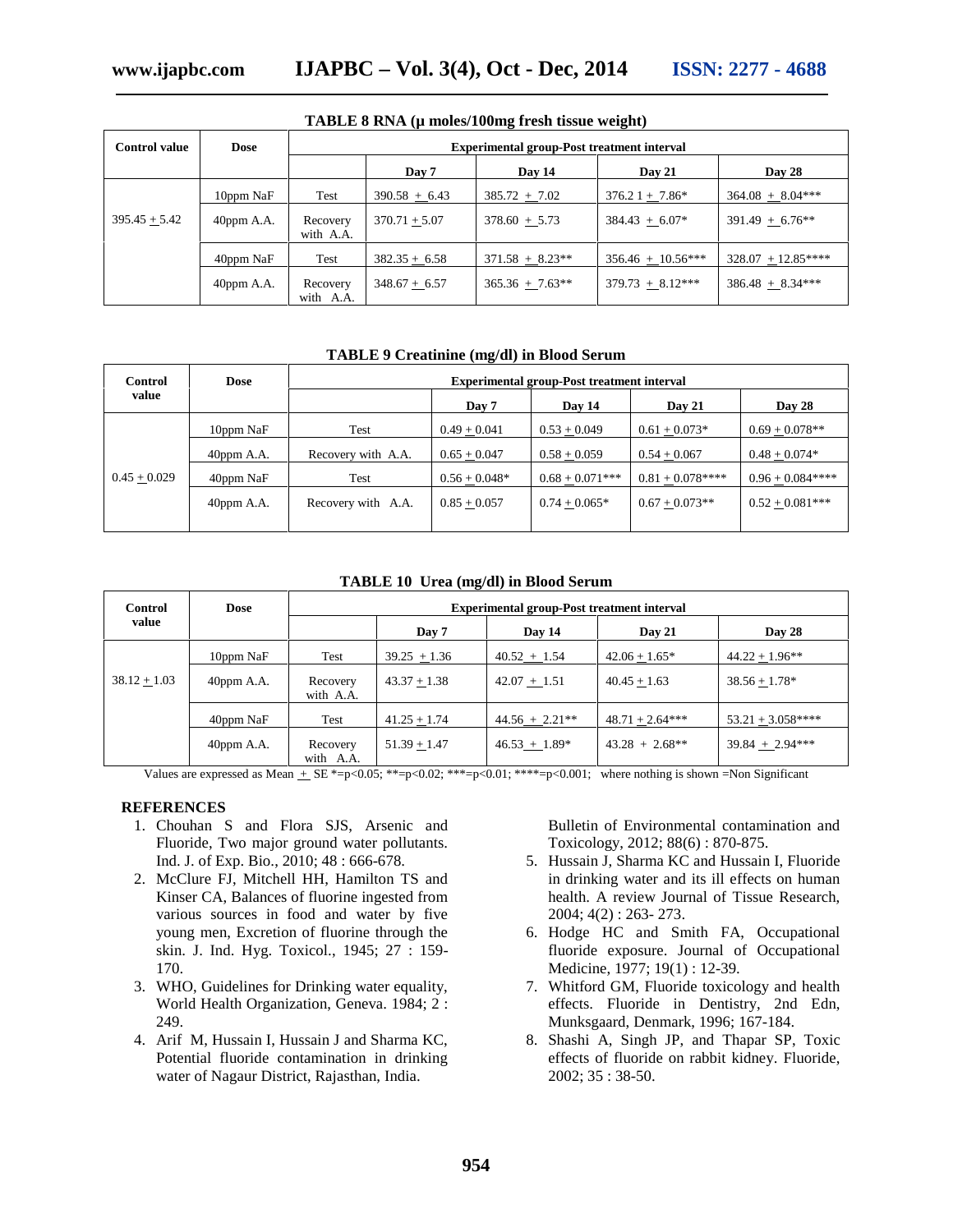- 9. De Camarago AM, and Merzel J, Histological and histochemical appearance of liver and kidney of rats after long term treatment with different concentration of NaF in drinking water. Acta, Anaat., 1980; 108 : 288- 294.
- 10. Kessabi M, Hamliri A, Braun JP and Rico AG, Experimental acute NaF poisoning in sheep: renal, hepatic, and metabolic effects. Fundamentals of Applied Toxicology, 1985; 5(6 Pt 1) : 1025-33.
- 11. Gupta SK, Environmental Health Perspective of Fluorosis in Children (Ph.D Thesis, 1998), Jaipur, Rajasthan: University of Rajasthan.
- 12. Chinoy NJ and Sharma A, Reversal of fluoride-induced alteration in cauda epididymal spermatozoa and fertility impairment in male mice. Environmental Sciences, 2000; 7: 29-38.
- 13. Sharma R, Tsuchiya M, Bartlett JD, Fluoride induces endoplasmic reticulum stress and inhibits protein synthesis and secretion. Environ Health Perspect, 2008; 116(9) : 1142- 6.
- 14. Lowry OH, Rosen Brough NJ Farr AL and Randall RJ, Protein measurement with folin phenol reagent. J. Bio. Chem., 1951; 193 : 265-275.
- 15. Montogomery R, Determination glycogen. Arch. Biochem. Biophy., 1957; 67 : 378-386.
- 16. Oser BL, Hawks Physiological Chemistry, Pub. McGraw-Hill, New York. 1965; 10 : 164-246.
- 17. Fiske CH and Subbarow Y, J. The Colorimetric Determination of Phosphorus. Bio Chem., 1925; 66:375-400.
- 18. Ceriotti GJ, A microchemical determination of desoxyribonucleic acid. J. Biol. Chem., 1952; 198(1) : 297–303.
- 19. Tietz NW, Ed Clinical Guide to Laboratory Tests 3rd ed. Philadelphia, Pa: W.B. Saunders, 1995; 374.
- 20. Bowers LD, Kinetic serum creatinine assays. Clin. Chem., 1980; 26(5) : 551-4.
- 21. Cecilie F Hongslo, Jan K Hongslo, Roy I Holland, Fluoride Sensitivity of Cells from Different Organs. Acta Pharmacologica Toxicologica, 1980; 46(1): 73–77.
- 22. Singh N, Studies on toxicity of NaF in certain organs of Swiss albino mice, A M.Phil. Dissertation submitted to M.D.S. University, 1992, Ajmer (Raj.) (india).
- 23. Sharma JD, Solanki M and Solanki D, NaF Toxicity on Reproductive Organs of Female Albino Rats. Asian J. Exp. Sci., 2007; 21(2) : 359-364.
- 24. Chinoy NJ, Sequeira E, Fluoride induced biochemical changes in reproductive organs of male mice. Fluoride, 1989; 22 : 78-85.
- 25. Chinoy NJ, Rao MV, Narayana MV, Neelakanta, E, Microdose vasal injection of NaFin the rat. Reprod Toxicol., 1991; 5(6): 505-12.
- 26. Chinoy NJ, and Shah SD, Beneficial effects of some antidotes in fluoride and arsenic induced toxicity in kidney of mice. Fluoride, 2004; 37(3) : 151-161
- 27. Nair SB, Jhala DD, and Chinoy NJ, Beneficial effects of certain antidotes in mitigating fluoride and arsenic induced hepatotoxicity in mice. Fluoride, 2004; 37(2) : 60-70.
- 28. Trivedi MH, Verma RJ, Chinoy NJ, Amelioration by black tea of changes induced by NaF in protein content of liver and kidney in mice. Fluoride, 2006; 39(4) : 269-273.
- 29. Yubing D, Hengmin C, Xi P, Jing F, Zhicai Z, Junliang D, Qin L, Effects of High Dietary Fluoride on Serum Biochemical and Oxidative Stress Parameters in Broiler Chickens. Health, 2014; 6 : 1840-48.
- 30. Hoerz W, and McCarty KS, Inhibition of protein synthesis in a rabbit reticulocyte lysate system. Biochem. Biophys. Acta., 1972; 228 : 526-535.
- 31. Godchaux W, and Atwood KC, Structure and function of initiation complexes which accumulate during inhibition of protein synthesis by fluoride ion. J. Bio. Chem., 1976; 251(2) : 292-301.
- 32. Anand K, Tripathi N, and Tripathi M, Fluoride-induced biochemical changes in fresh water catfish. Fluoride, 2007; 40(1) : 37– 41.
- 33. Bajpai S, and Tripathi M, Effect of Fluoride on Growth Bio indicators in Stinging Catfish, Heteropneustes Fossilis, Fluoride 2010; 43(4) : 232–236.
- 34. Chinoy NJ, Reddy VVPC, Michael M, Beneficial effects of ascorbic acid and calcium on reproductive functions of sodium fluoridetreated prepubertal male rats. Fluoride, 1994;  $27(2): 67-75.$
- 35. Shashi A, Histopathological investigation of fluoride-induced neurotoxicity in rabbits. Fluoride, 2003; 36(2) : 95-105.
- 36. Aziz F, Akhtar Y, Bilal B, and Parveen N, Effects of Fluoride Exposure on key Enzymes Activity of Protein – Carbohydrate Metabolism in Gills of Fresh Water FFish Tilapia mossambica, Keenjhar Lake, Thatta, Sindh, Pakistan. International Research